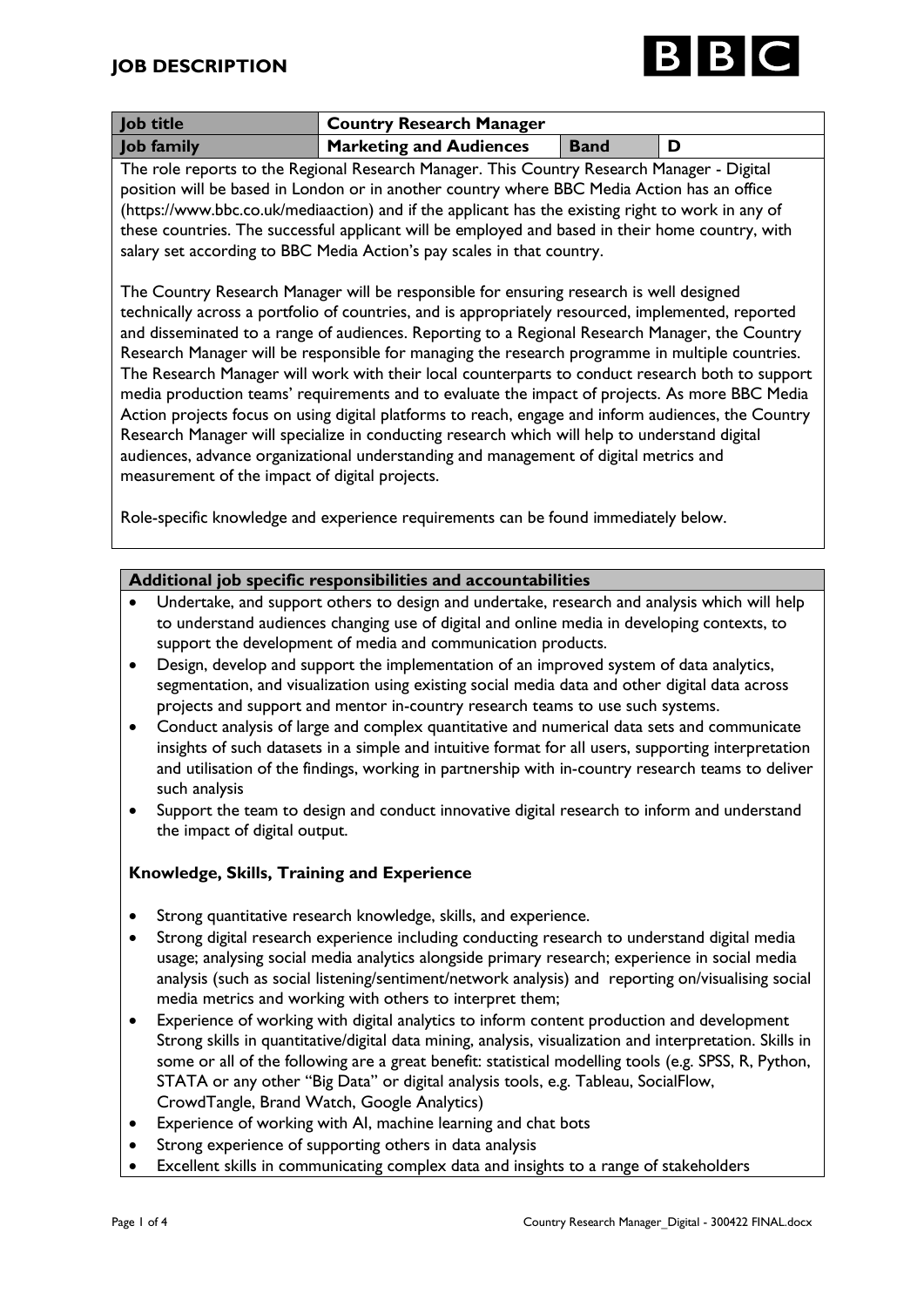

### **Job purpose**

- Work with local researchers to deliver a portfolio of research in a number of countries in Africa, Asia, Middle East and Europe to inform media production and donor requirements; to support the broader strategic and business development needs of the organisation.
- Work closely with the in-country RM and local researchers to ensure that all research activities are designed with safeguarding in mind, and that research design documents and tools reflect this.
- Ensure research is relevant to the country office to ensure they develop their output and business development offers.
- Build the capacity of local researchers to be able to design, manage and analyse research more effectively.
- Support the organisation in winning new business by collaborating across department (in country and in UK) and leading on research contributions to project and programme proposals designing and proposing research that is relevant, and technically and financially sound.
- Represent the research and BBC with external and internal stakeholders, from producers and project managers, research firms, academic institutions, donors and NGOs, to media and government counterparts, including disseminating our findings and investigating new partnerships and funding opportunities.

### **Key responsibilities and accountabilities**

- Deliver insights at the country level to enable decision makers to make better decisions in business development, development of new content and services.
- Understand the needs of the organisation to ensure that all research is tailored and relevant, to deliver simple and valuable insight.
- Manage project research budgets and be responsible for managing deliverables that match project budget; planning and monitoring resource needs and products.
- Support and develop local research team, including coaching, mentoring and/or training to develop their research and management skills and technical skills; providing quality oversight at the agreed level for each project.
- Share responsibility for development of the Research & Learning (R&L) team, by supporting and helping improve our processes and proactively sharing skills and expertise in the team and the organisation.
- Where relevant, manage Research Officer including supporting personal development, motivation and technical support.
- Share responsibility for leading a strategic priority (e.g. digital research) of the R&L team with a senior research manager and in collaboration with research teams based in country offices. This can entail leading the research under a specific thematic area or coordinating capacity and quality assurance processes, among other strategic priorities.
- Communicate complex technical ideas using non-technical language to a wide range of audiences from journalists, production staff and development practitioners.
- Visit country offices and attend conferences and other events that may be outside normal working hours or place of work as required to undertake the role effectively.
- Adhere to all relevant BBC safety rules, procedures and guidelines including Safeguarding policy and the staff Code of Conduct.
- Participate in relevant mandatory training on Safeguarding and Respect at Work and implement these within all aspects of work.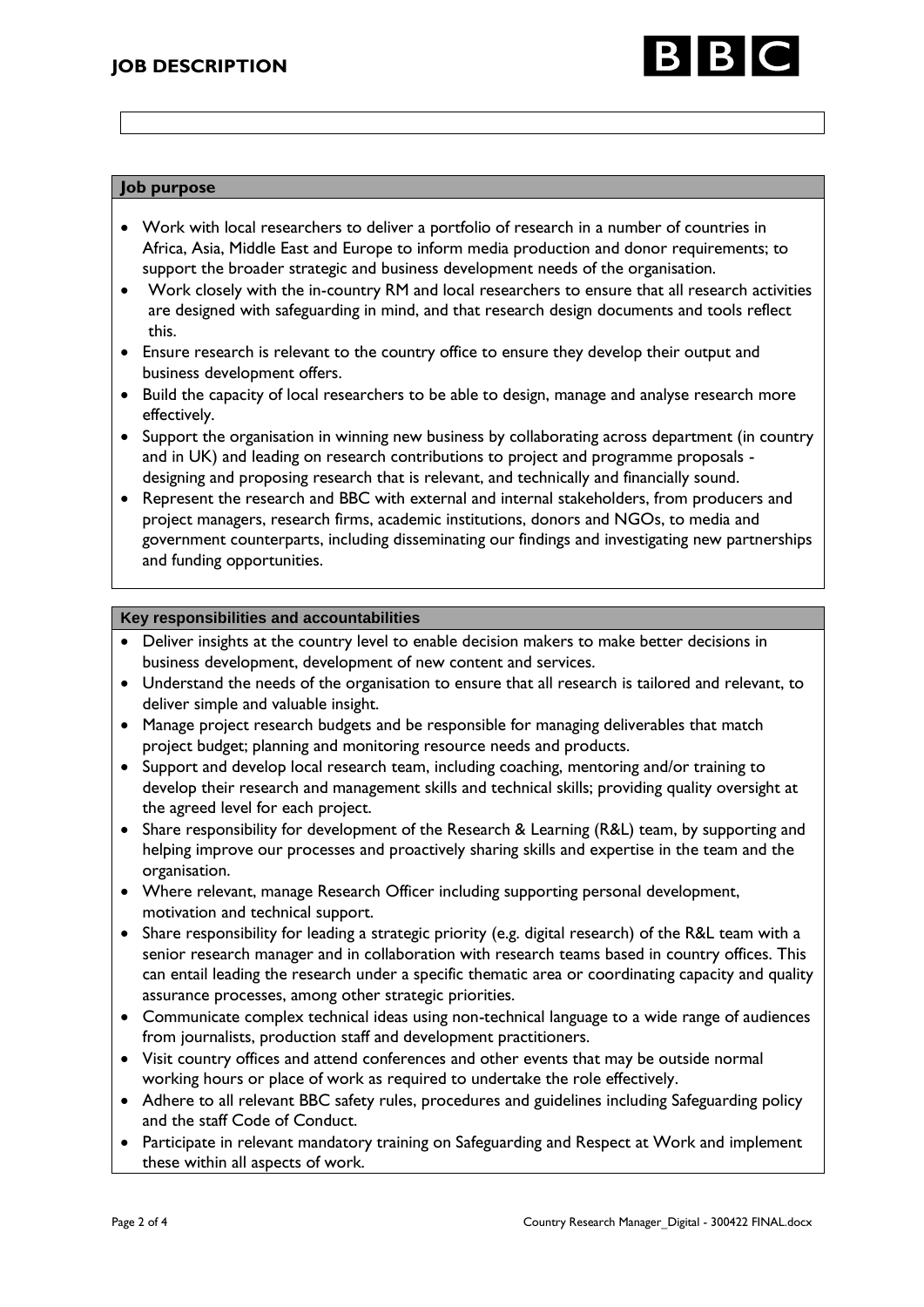

• Adhere to the BBC's policies on diversity and to apply the principles of the policy when carrying out the role.

## **Knowledge, skills, training and experience**

- Evidence of achievement in research.
- Good knowledge of research techniques gained ideally through experience of digital and social research across different populations and contexts and across any of media, governance, health and resilience sectors.
- Experience and understanding of applying (and ideally training others to use) social media analytics and social listening tools (e.g. CrowdTangle, Brand Watch, SocialFlow and web analytics), and using these to provide useful insights to project delivery/production teams.
- Skills and experience in using digital research approaches to monitor and evaluate the impact of social media or digital media interventions.
- Experience with data visualization tools, e.g. Tableau.
- Evidence of strong quantitative analytical skills, particularly working creatively with existing data sources/large data sets including use of SPSS, and qualitative analysis in support of practical outcomes.
- A good understanding of the application and value of different quantitative and qualitative analysis techniques, making sure they are fit for purpose and of value.
- Understanding of media and development sector and the research standards required.
- Good project management and admin skills including planning and coordinating research and analysis with multi-discipline teams; undertaking or managing fieldwork and adapting methods to challenging and resource-constrained conditions; record of delivering research findings on time, on budget and to a high standard.
- Experience of budget setting and control.
- The ability to juggle multiple needs and deadlines, and creatively solve problems, through being proactive, forward looking, finding solutions and having a positive attitude.
- Good communication skills, being able to communicate complex research and results to nonresearch people (including those whose first language is not English) in non-technical, creative and engaging ways - and be able to translate theoretical research into practical application
- Ability to manage and motivate staff, including technical research oversight, training and building research capacity, personal development and performance management both in person and remotely
- Good communication and presentation skills, and experience of adapting spoken and written research outputs to present in non-technical language to diverse audiences from grassroots to senior levels, including NGO staff, non-researchers, academics and donors.
- Able to engage confidently with audiences, journalists, local researchers, contractors, senior project staff and donors
- Open to change and keen to seek out new ways of doing things.
- Ability to build and maintain helpful, productive working relationships.
- Connects people, ideas, processes and issues. Effectively shares knowledge, ideas and skills across the organisation.